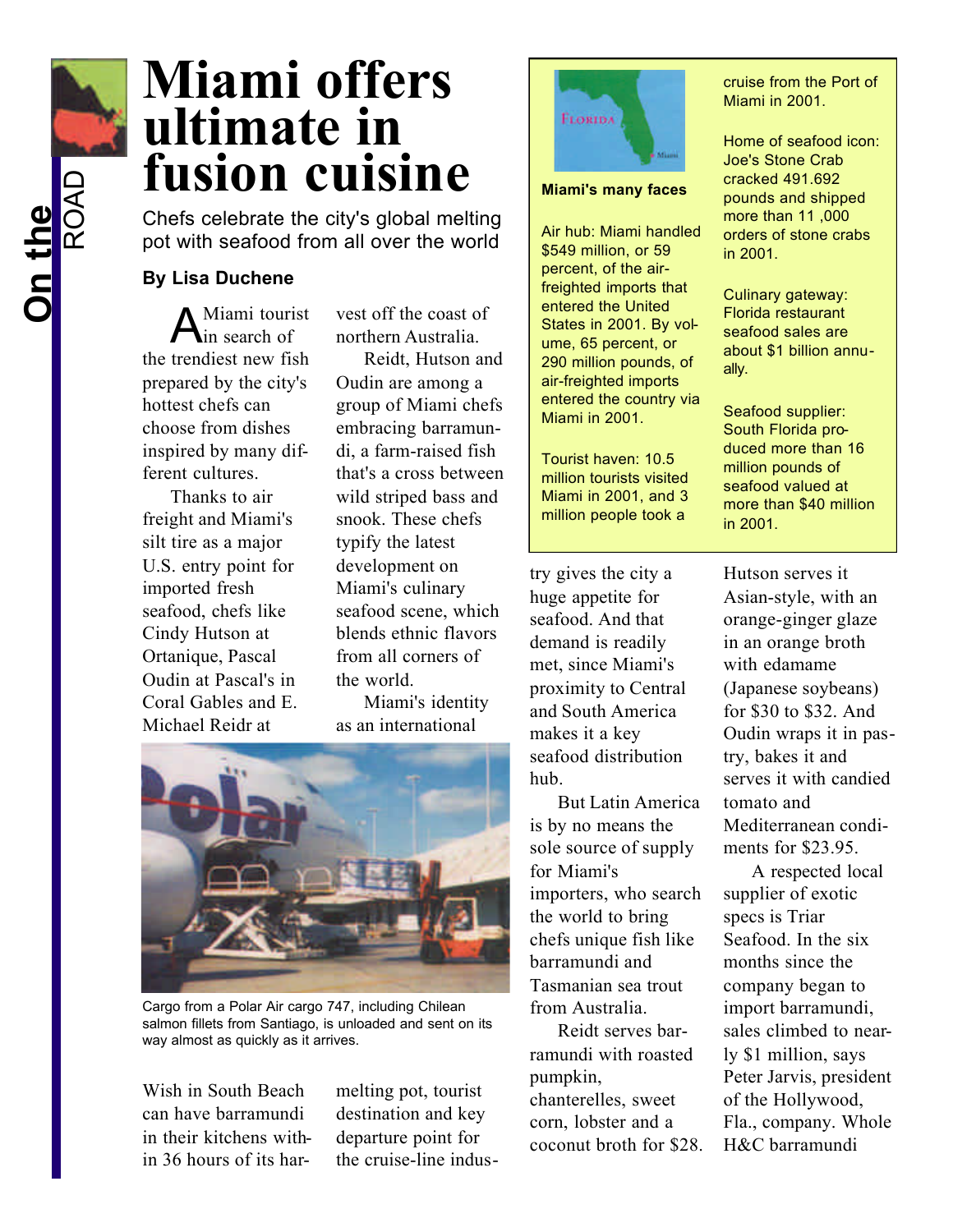**On the** ROAD wholesales for \$5 to \$8 a pound.

Miami no longer bases its cuisine on one cultural influence, like Nuevo Latino, the decade-old movement of "new" Latin food that originated in Miami and sparked a national trend, but on a global melting pot of flavors says Jarvis.

In 2001, about 10.5 million tourists visited Miami and an additional 3 million people boarded cruise ships at the Port of Miami.

Walking around the city, you'll hear many languages and accents spoken by European tourists or "transplants" from the Caribbean islands, or Central or South America.

Miami's culinary scene reflects the city's diversity. Asian, South American, Caribbean. Mediterranean and North American flavors all enhance Hutson's menu at Ortanique. One early November night, Hutson Featured her signature West Indian bouillabaisse of Florida lobster tail, Mediterranean mussels, Key West shrimp, diver scallops and mahimahi in a curried coconut broth

served over aromatic jasmine rice.

Hutson's professional cooking career began at a tiny Jamaican restaurant called Norma's on the Reach in Miami's South Beach, which she opened in 1994 with her partner, Delius Shirley. His mother, Norma

Shirley, is a Jamaican chef dubbed the "Julia Child of Jamaica" by Food and Wine magazine.

Hutson learned how to judge a fish's freshness during her many years working as captain of a sportfishing charter boat, and at Ortanique she accepts only the freshest fish.

When Hutson and Shirley opened Ortanique in Coral Gables in 1999, Hutson stepped away from purely Jamaican food and began calling her cooking "Cuisine of the Sea." a description she feels allows her freedom to prepare seasonal,

regional or imported fish with a full array of ethnic ingredients.

"I am just very intent on the best quality," says Hutson. "To me, as a culinary artist, I'm having a fantastic time. I love going into my kitchen every day. I love the diversity of fish."

Eighty percent of the seafood on the menu is local species like stone crab, snapper,

Executive Chef E. Michael Reidt hand picks seafood for the menu at Wish in trendy South Beach.

grouper, spiny lobster, Key West shrimp and pompano. The remainder is seafood products Hutson has discovered in her travels, including Mediterranean mussels and species her supplier brings to her attention, like barramundi. That Australian species will be the next big fish to hit the U.S. market, predicts Hutson. Ortanique's menu is growing increasingly diverse, as Hutson is now a guest chef aboard the Radisson Hotels' 1 0 day culinary cruises to the Caribbean and Mediterranean Seas. In the heart of the

trendy South Beach strip, Reidt, executive chef of Wish, a Mobil four-star restaurant at The Hotel, made a name for himself with his French-Brazilian cooking, a label he's trying to shake. It is more important to work with good ideas and techniques than to worry about rules that come with cultural influences, he says.

I don't think a particular cultural idea should have guidelines," say's Reidt. "I was never one to color inside the lines."

Local species like snapper, grouper and pompano play a minor role on Reidt's menu, which is 60 percent seafood. Instead, Reidt creates dishes around Japanese octopus, sea scallops and New England monkfish, skate and oysters.

Reidt spent three years cooking in Hawaii before returning in 1998 to his hometown of Boston to work for two years at Zinc. When the restaurant in Boston's Back Bay closed, he opened Bomboa, then left the partnership in mid-2001 for sunny Miami to become executive chef at Wish, where he handpicks seafood for his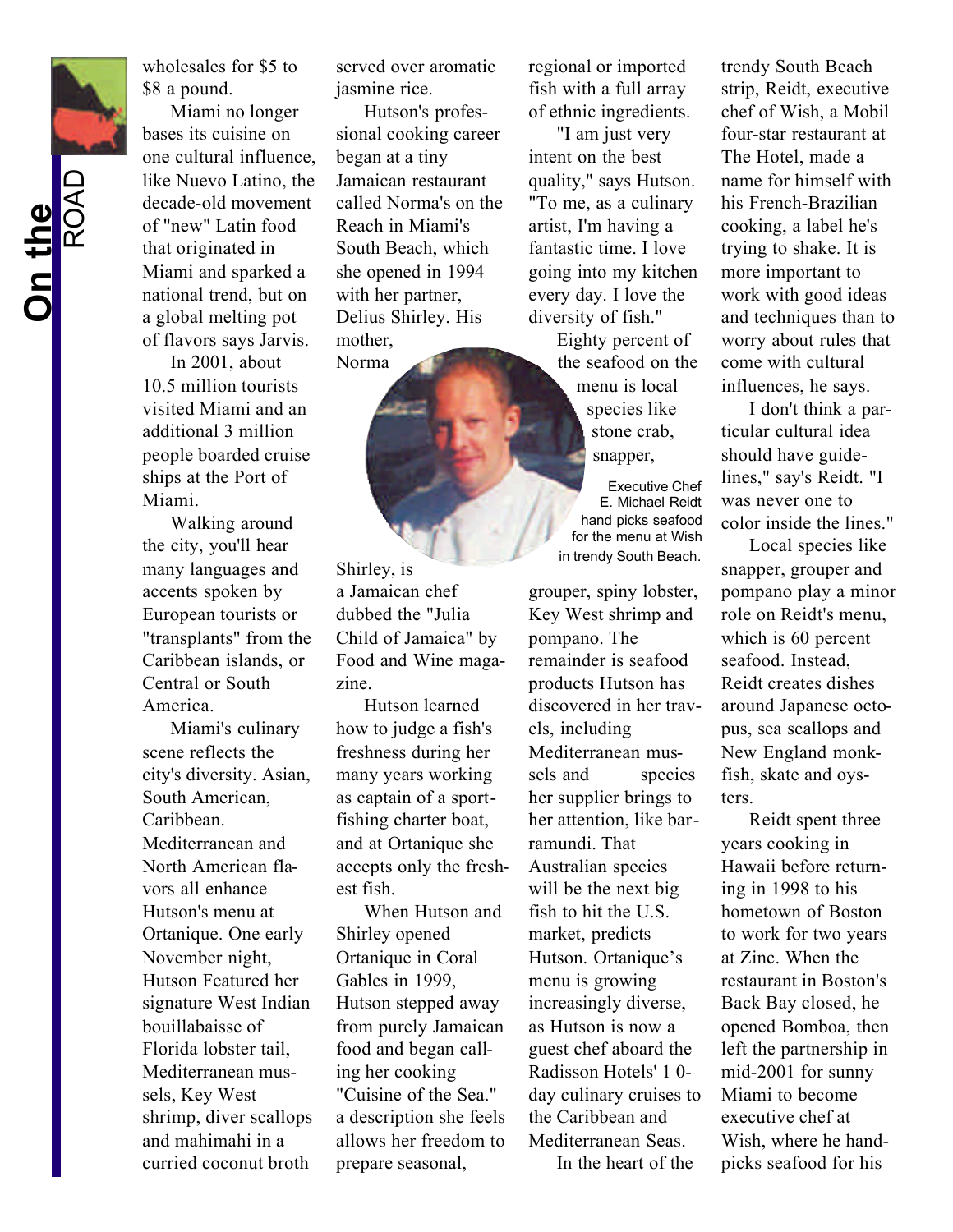menu, mostly from New England and Florida.

Pascal Oudin, owner of Pascal's on Ponce in Coral Gables, also brings in a lot of fish from northern waters, like Dover sole, turbot, loup de mer, dorade, cod and halibut.

He says that except for Triar, he's had trouble finding high-quality seafood from big Florida suppliers, says Oudin. He has been cooking in Miami for 20 years.

As the exec-

utive chef of the Grand Bay Hotel in Coconut Grove, Oudin explored Caribbean/French food, but is now going hack to classical

"French people we have a limitation on how crazy we can get with food," says Oudin.

French cooking.

He recently cooked barramundi covered with chopped artichokes, eggplant and zucchini for 700 people at an event

promoting seafood from around the world at Disney's Epcot Center in Orlando.

"In my new book, [barramundi] is one of the top fish on the market," says Oudin.

The barramundi imported into Miami is a mere fraction of the millions of pounds of seafood shipped from South and Central America into the city and then moved by truck and air throughout the rest of the country.

Most of the fresh fish flown into the United States arrives at Miami International Airport. MIA Delius Shirley and Cindy Hutson call Ortanique's cooking "Cuisine of the Sea."

handled 59 percent (or \$549 million) of the total value and 65 percent (more than 290 million pounds) of the total volume of U.S. air imports in 2001.

LanChile tranports the most seafood into Miami International Airport, both in freighter planes dedicated to cargo and within the cargo holds of passenger planes, says Bunny Schreiber, an aviation marketing specialist with MIA.



Miami is the home port for many cruise ship companies, which pamper guests with seafood such as smoked salmon, shrimp and Maine lobster.

But American Airlines by far has the most flights - about 200 daily - in and out 0f Miami, although all carry both passengers and cargo.

MIA has the infrastructure to move fresh seafood, fruits, vegetables and flowers fast, as perishables make up 73 percent of its incoming cargo. On an early November Monday afternoon, for example, a Polar Air Cargo had just unloaded pallet after pallet of packed, iced Chilean salmon fillets from Santiago via Sao Paulo, Brazil. Cargo is unloaded and sent on its way almost as fast as it comes in, says Schreiber.

MIA is expanding cargo capacity with a \$500 million cargo development program that will add 15 new cargo buildings and double the warehouse space from 1 .4 million square feet to 3 million square feet. Fhe improvement will help MIA keep up

with an average 1 5 percent annual growth in trade between Miami and Latin America.

The increase in U.S. imports of Chilean salmon is part of that growth.

Chilean salmon makes up about half the volume of the seafood handled by Boston distributor Slade Gorton's Miami facility. Since all of the seafood moving through the plant (about a half million pounds weekly) is fresh, turnaround time is quick.

Tuna, snappers mahimahi, wahoo and swordfish also are trucked in from the airport, inspected for quality control, broken down into Slade Gorton's orders for other distributors/wholesalers or retail chains and either trucked or flown to customers throughout the country.

The operation began as a distribution point for salmon but

**On the** ROAD